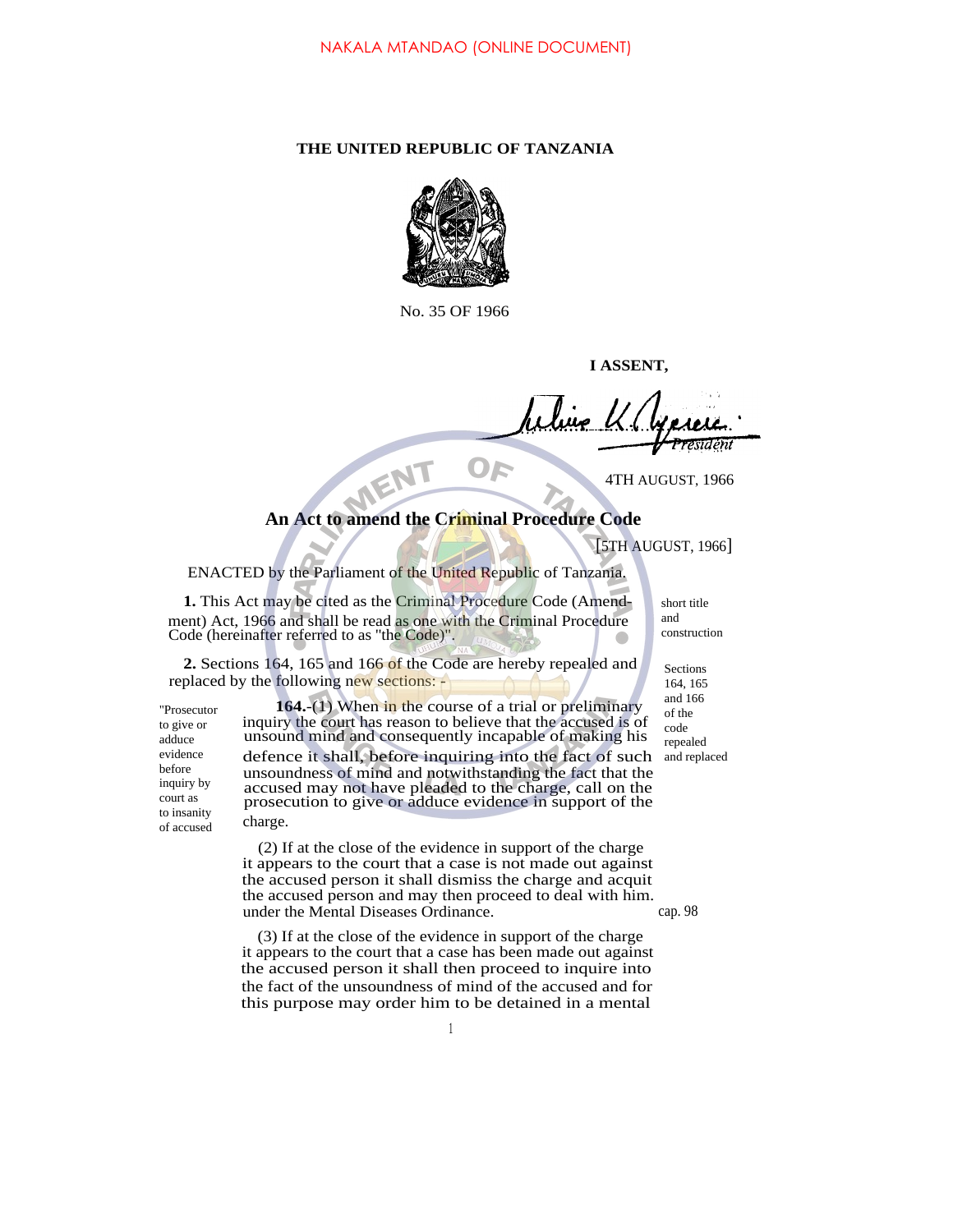may be granted, may admit him to bail on sufficient security as to his personal safety and that of the public and on condition that he submits himself to medical examination or observation by a medical officer as may be directed by the court. hospital for medical examination or, in a case where bail

(4) The medical officer in charge of a mental hospital in which an accused person has been ordered to be detained or a medical officer to whom he has been ordered to submit himself for mental examination or observation pursuant to subsection (3) shall, within forty-two days of such detention or submission, prepare and transmit to the court ordering the detention or submission, a written report on the mental condition of the accused stating whether m his opinion the accused is of unsound mind and consequently incapable of making his defence.

(5) On the receipt by the court of the written report provided for by subsection (4) it shall resume its inquiry into the question of the unsoundness of mind of the accused, and may admit as evidence for this purpose any such written report purporting to be signed by the medical officer preparing the same unless it is proved that the medical officer purporting to sign the same did not infact sign it.

(6). Where the court, having considered any written report admitted in evidence under subsection (5) and any other evidence that may be available to it regarding the state of mind 'of the accused, is of the opinion that the accused is of, unsound mind and consequently incapable of making his defence it shall record a finding to that effect, postpone further proceedings m the case, order the accused to be detained in safe custody in such place and manner as it may think fit and transmit the court record or a certified copy thereof to the Minister.

(7) Upon consideration of the record the Minister may by order directed to the court, direct that the accused be detained as a criminal lunatic in a mental hospital or other suitable place of custody and the court shall issue a warrant in 'accordance with such order. Any such order and warrant shall be sufficient authority for the detention of such accused person until released or otherwise dealt with in the manner provided for by section 165 or 166.

(8) Where the written report required by, subsection (4) is to the effect that the accused is of sound mind and capable of making his defence, proceedings shall be resumed as provided for by section 166.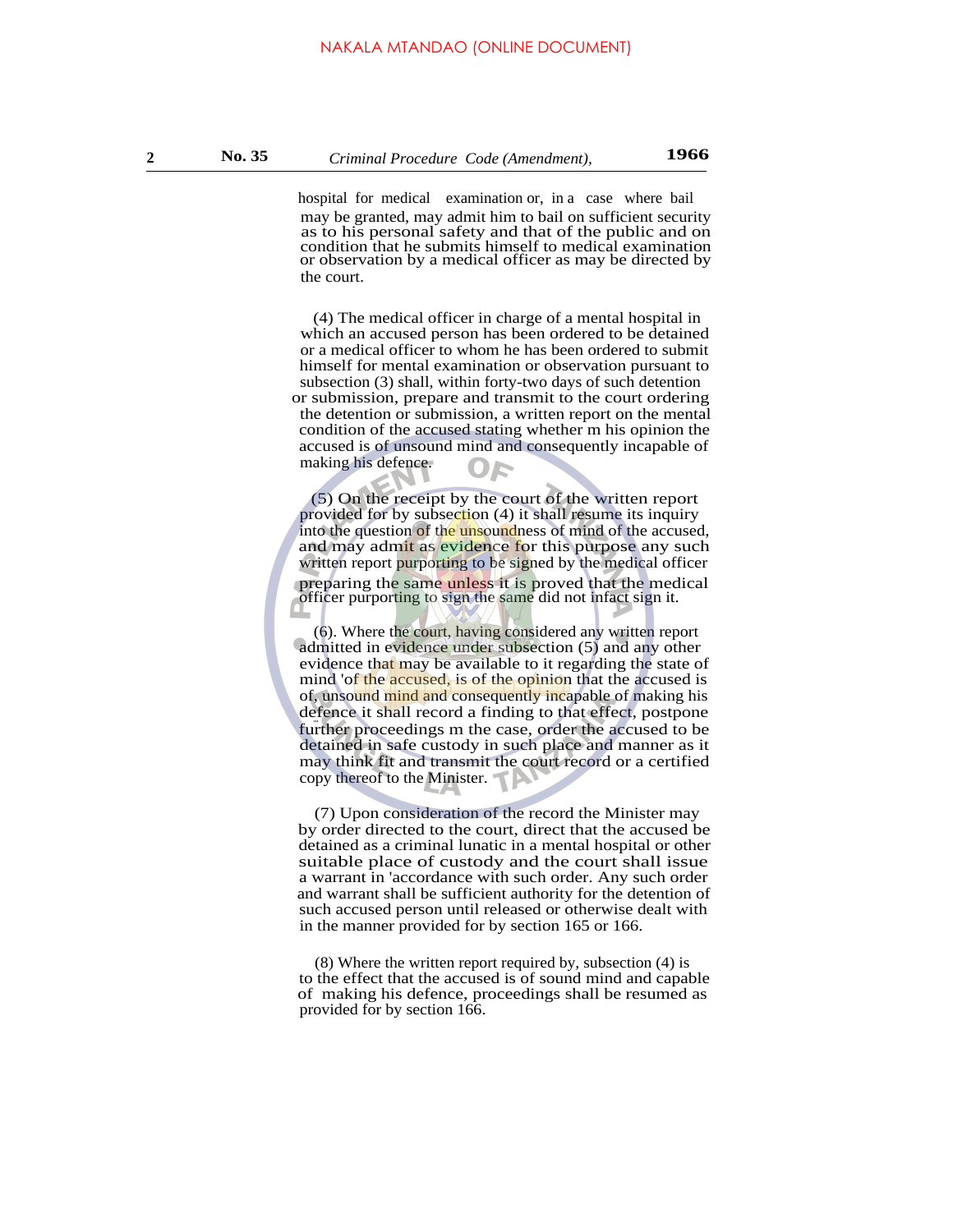Procedure ,, when accused certified as capable of making defence

of a warrant issue& under section 164, of' section 265 is found by the medical officer in whose charge he is to have recovered his soundness of mind sufficiently! to be capable of making his defence, the medical officer shall forthwith forward to the Director of Public Prosecutions 'a certificate to that effect stating therein also whether the accused would, but for the charge against him, be fit for unconditional discharge from detention. 165.-(1) Where an accused person detained in pursuance

(2) Upon receipt of the certificate provided 'for in subsection 265 whether it is the intention of the Republic to the court which issued the warrant under section 164 or section 265 whether it is the intention of the Republic to continue proceedings against the accused.

(3) Where the court is informed by the Director of Public Prosecutions that the Republic intends to continue proceedings against the accused, it shall thereupon order the removal of the person from the place where he is detained and shall cause him to be brought before it in the manner provided for by section 166.

(4) Where the court is informed by the Director of Public Prosecutions that the Republic does not intend to continue proceedings against the accused, the court shall

- (a) in cases where the certificate provided for in subsection (1) states that the accused is fit for unconditional
- discharge forthwith make an order for his discharge;

(b) in all other cases record the fact that proceedings have been discontinued, discharge the accused of the charge, and forthwith proceed to deal with him under section 8 of the Mental Diseases Ordinance as a person deemed to have been brought before it under that Ordinance:

Provided that any discharge of the accused pursuant to this section shall not operate as, a bar to any subsequent proceedings against him on account of the same facts.

Resumption of trial or inquiry

... **166.**-(1) Whenever a written report under subsection (4) of section 164 or information under subsection (3.) of section 165 is received by the court, it shall, subject to subsection ... (4) resume the preliminary inquiry or trial and require the accused to appear or be brought before it.

(2) Where proceedings are resumed under. subsection (1) the court shall in all cases where the proceedings are resumed by virtue of subsection (3) of section 165 proceed to hear the case *de novo,* and: in any other case it may in its discretion treat the case as part heard and may then, proceed to hear further evidence in the case.

Cap. 98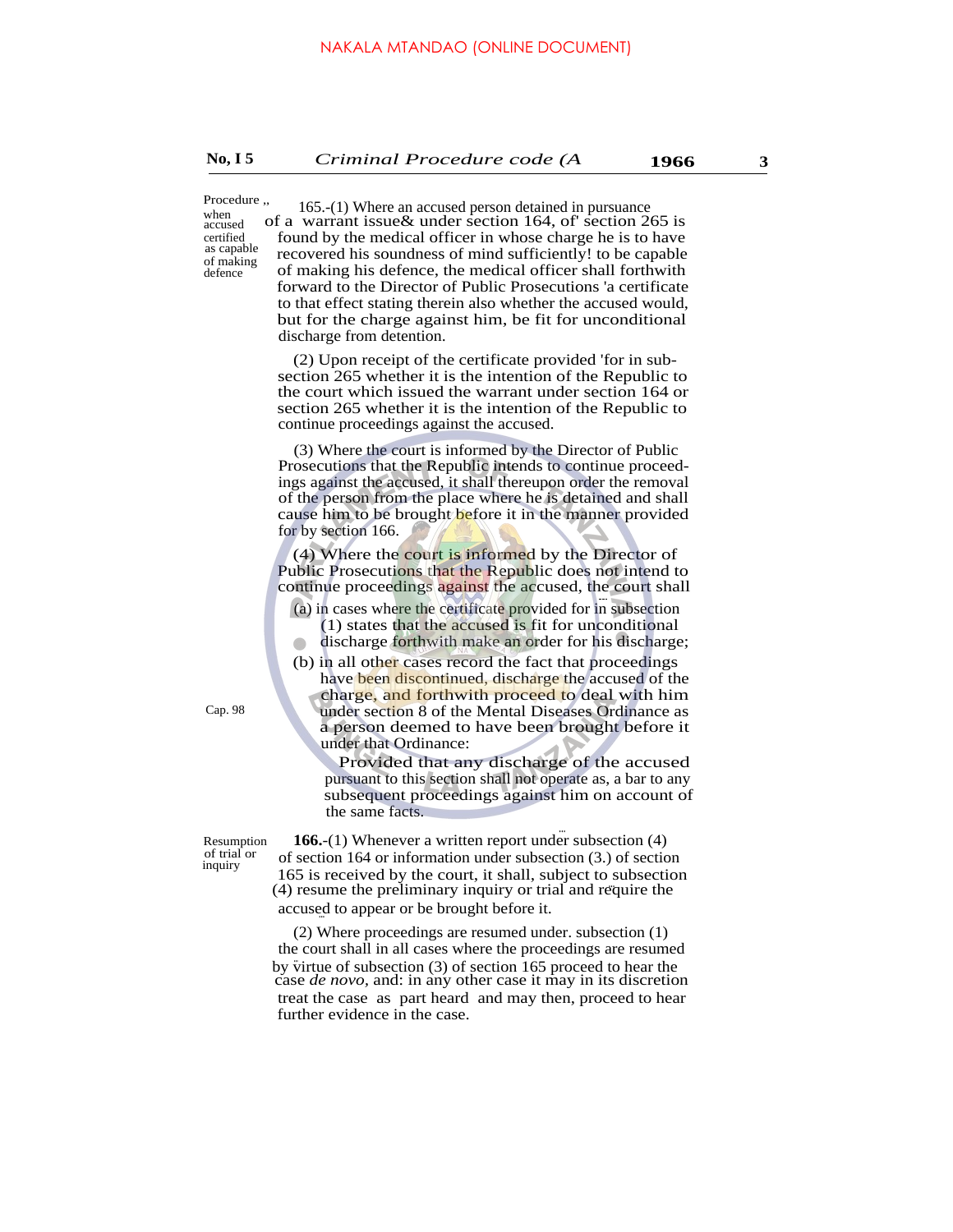section 164 or certificate given under subsection (1) of section 165 may be given in evidence in any proceedings under this section without further proof unless it is proved that the medical officer purporting to sign it did not in fact sign it. (3) Any written given under subsection (4) of

(4) Notwithstanding the receipt by the court of the written report issued under subsection (4) of section 164 or the production of the certificate issued under subsection (1) of section 165, it may, if still not satisfied that the accused is of .sound mind and capable of making his defence record a finding to that effect and proceed to make a fresh order under subsection (6) of section 164.''

Section 168 of the Code repealed

trial

3. Section 168 of the Code is hereby repealed and replaced by the following new section: -

and insanity at 168.-(I) Where any act or omission is charged against replaced insanity at any person as an offence and it is given in evidence at the trial of such person for that offence that he was insane so as not to be responsible for his action at the time when the act was done or omission made, then if it appears to the court before which such person is tried that he did the act or made the omission charged, but was insane as aforesaid when he did or made the same, the court shall make a special finding to the effect that the accused did the act or made the omission charged but by reason of his insanity, as aforesaid, is not guilty of the offence.

> (2) When a special finding pursuant to subsection  $(1)$ , is made by the court it shall-

(a) where the person against whom the special finding is made was charged with an offence, under the Penal Code involving physical violence or damage to property for which but for his insanity at the time of doing the act or making the omission he would on conviction be liable to sentence of death or to suffer imprisonment for a term not less than *seven* years, submit the record of proceedings or a certified copy thereof to the Minister and shall meanwhile order the person to be kept in custody as a criminal lunatic;

- (b) in any other case, in its discretion, either proceed to deal with the person under section 8 of the Mental Diseases Ordinance or discharge or otherwise deal with him, subject to such conditions as to his remaining under supervision in any place or by any person and to such other conditions for ensuring the safety and
	- welfare of the said accused person and the public as the court shall think fit. ...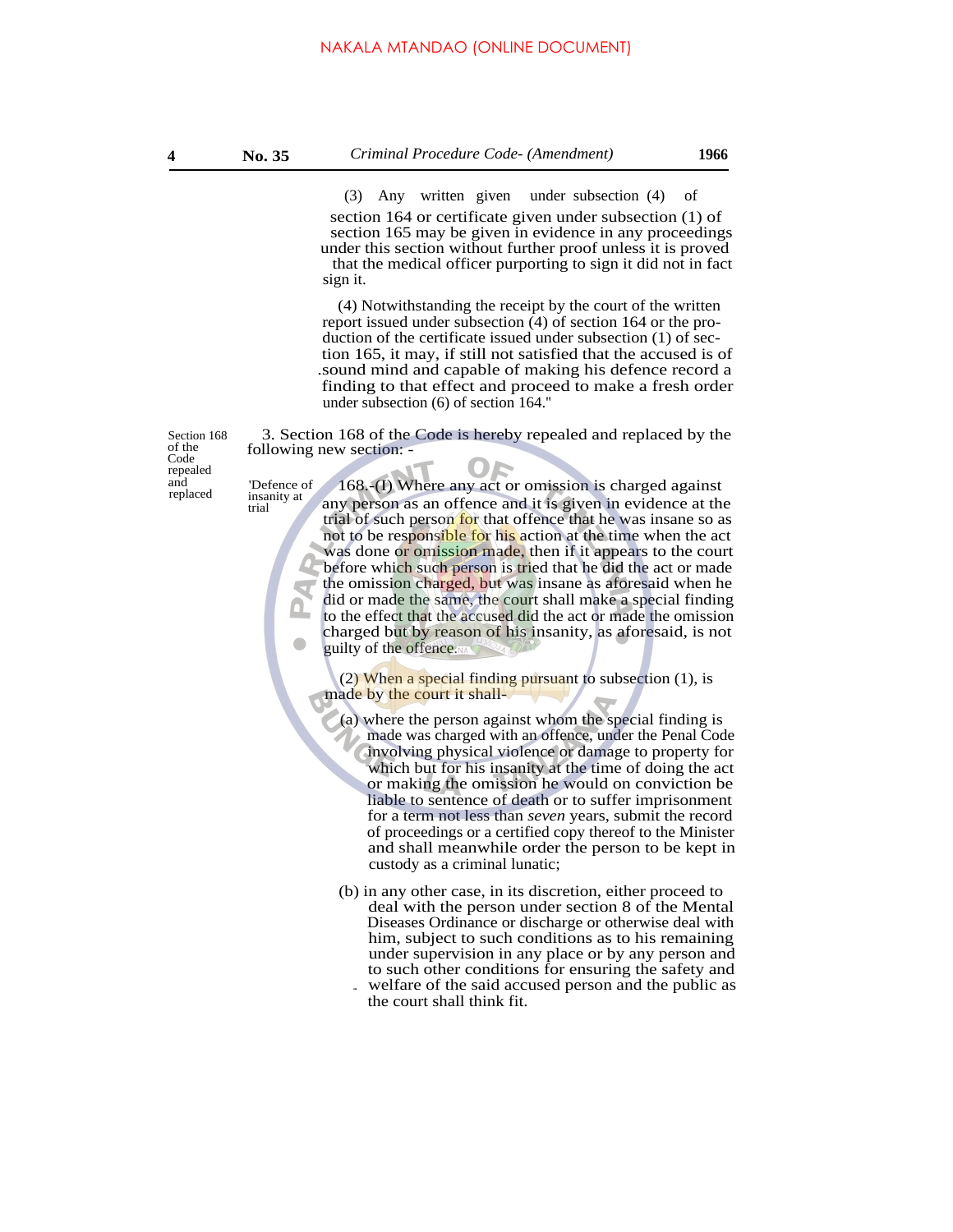-(3) The Minister on receipt of a record of proceedings submitted to him pursuant to paragraph (a) of subsection (2) may order such person to be detained as a criminal lunatic in a mental hospital, prison or other suitable place of custody.

(4) The Superintendent of a mental hospital, prison or other place in which any criminal lunatic is detained by an order of the Minister under subsection (3) shall make a report in writing to the Minister of the condition, history and circumstances of any such lunatic at the expiration of a period of three years from the date of the Minister's order and thereafter at the expiration of periods of two years from the date of the last report.

(5) On the consideration of any such report, the Minister may order that the criminal lunatic be discharged or otherwise dealt with, subject to such conditions as to his remaining under supervision in any place or by any person and to such other conditions for ensuring the safety and welfare of the said criminal lunatic and the public, as the Minister shall think fit.

(6) Notwithstanding the provisions of subsections (4) and (5) of this section, any person or persons thereunto empowered by the Minister may at any time after a criminal lunatic has been detained report to the Minister on the condition, history and circumstances of any such criminal lunatic, and the Minister, on a consideration of any such report, may order that the criminal lunatic be discharged or otherwise dealt with, subject to such conditions as to his remaining under supervision in any place or by any person and to such other conditions for ensuring the safety and welfare of the said criminal lunatic and the public as the Minister shall think fit.

(7) The Minister may, at any time, order that a criminal lunatic be transferred from a mental hospital to a prison or from any place in which he is detained or remains under supervision to either a prison or a mental hospital.''

4. The Code is hereby amended by adding thereto immediately after New section section 219 the following new section: -

219A added to code

"Withdrawal of public prosecutor from preliminary inquiry

 219A. In any preliminary inquiry, a public prosecutor may, at any time before the accused person is either discharged under section 225 or committed for trial under section 226, withdraw from the inquiry, and upon such withdrawal the